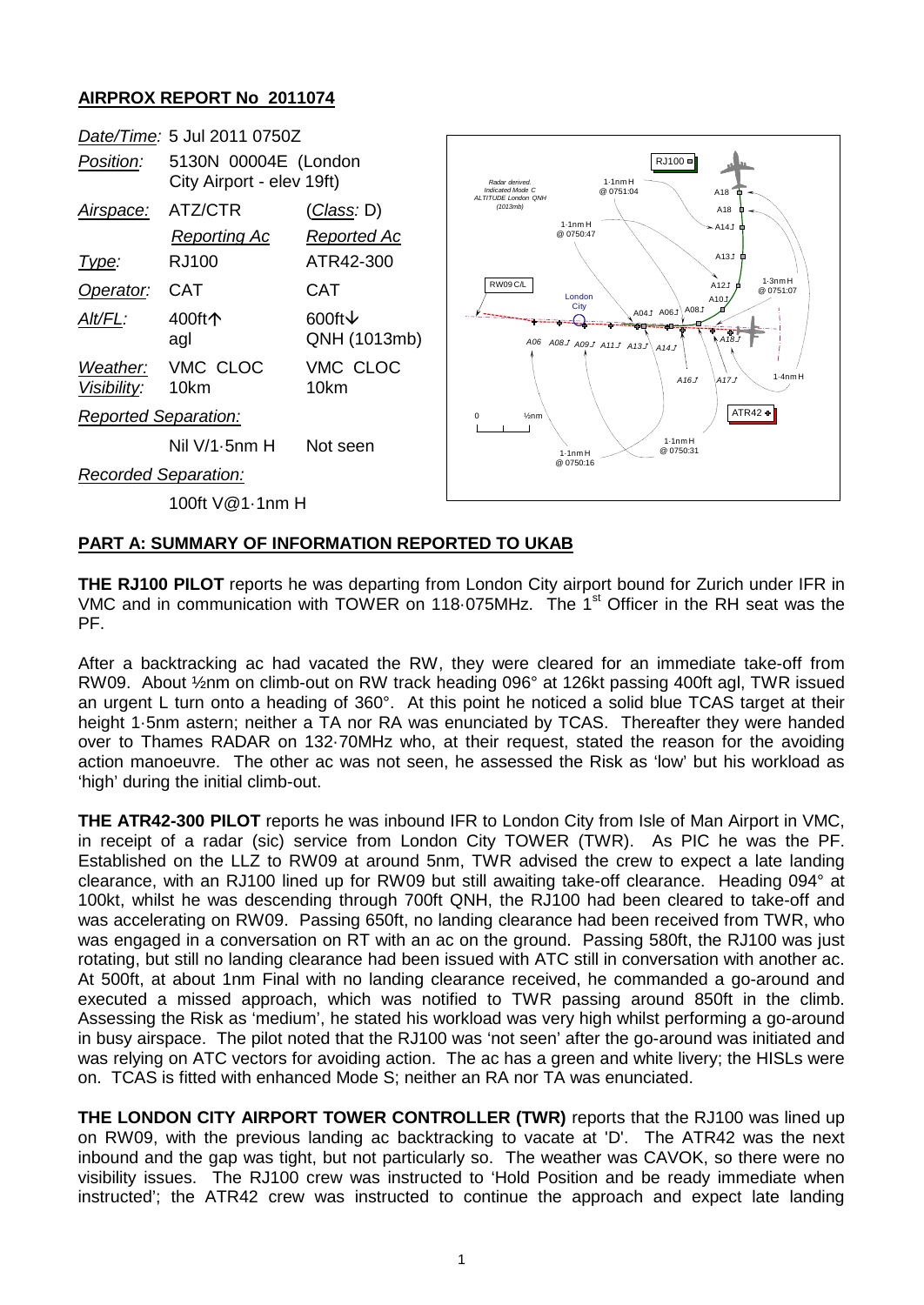clearance. Both pilots confirmed their instructions. As the backtracking ac was vacating the RW he checked the inbound ATR42's progress. The gap was still fine, so he cleared the RJ100 crew for an immediate take-off. After barely a moment's hesitation the RJ100 rolled and the ac approached rotation he started transmitting to the ATR42. As the RJ100 rotated he cleared the ATR42 to land whilst turning his head to check that ac's position. The ATR42 was in a nose-up attitude and obviously climbing. As he finished the transmission, the ATR42 pilot stated he was already going around. Assessing the situation, as the RJ100 was climbing through about 200ft he decided to allow the ATR42 to continue on a standard missed approach. Therefore, he instructed the ATR42 pilot to 'continue straight ahead to altitude 2000ft', which the pilot read back. He then passed an avoiding action L turn to the RJ100 crew onto a heading of 360°, which the RJ100 pilot read back. As he watched the turn generate separation he called Thames RADAR on the landline. The Thames controller was happy to take both ac on their current headings and cleared altitudes. Both flights were therefore transferred correctly. After the ATR42 completed a successful second approach, he queried the pilot on the reason for his missed approach. The ATR42 pilot advised that as he had reached 500ft in the descent, had not been cleared to land and could see the departing RJ100 had not yet rotated; he elected to execute a missed approach.

**ATSI** reports that the Airprox occurred at 0750:15, within the Aerodrome Traffic Zone (ATZ) of London City Airport, Class D airspace. The London City ATZ consists of a circle, radius 2nm, centred on Runway 09/27 and extending to 2000ft above the aerodrome elevation of 19ft.

The RJ100 was departing from London City RW09; the ATR42 was inbound and established on the ILS for RW09. The controller was operating AIR and Ground Movements Control (GMC) combined (TWR).

The London City 0750UTC METAR: 09004KT 060V130 CAVOK 18/13 Q1013=

Prior to the Airprox the RJ100 crew was waiting for departure at RW09 holding point 'Alpha'. An Embraer E190 was established on final, followed by the ATR42 with 7nm spacing. At 0746:44, the E190 was cleared to land. At 0747:17, after the landing E190, the controller instructed the RJ100 crew to line up and wait RW09 assessing the gap between arrivals was adequate to allow the departure. The E190 landed long and at 0747:51, the controller instructed the ac to backtrack the runway and vacate at 'Delta' for the main apron. Shortly afterwards at 0748:06, the E190 crew was instructed to expedite the backtrack.

At 0748:21, the ATR42 crew contacted TOWER and the controller replied, "[ATR42 C/S] *City TOWER good morning to you continue approach 0 9 you are number 1 there will be a departure ahead expect a late landing clearance."* The pilot replied, *"Continue approach ????* [ATR42 C/S]".

The controller then passed a departure clearance to an outbound aircraft on the apron.

At 0749:14, once the E190 had vacated the runway, the RJ100 crew was cleared for an immediate take off, "[RJ100 C/S] *the surface wind is 0-8-0 degrees at 4 knots Runway 0-9 is cleared for immediate take off"* and the pilot replied, *"Clear for take off niner* [RJ100 C/S]". Although the pilot did not repeat the clearance for 'immediate', the controller indicated that the ac started to roll within 2 to 4 seconds and was satisfied that the ATR42 would be given the late landing clearance as planned.

At 0749:30, as the inbound ATR42 was passing an altitude of 1200ft. The controller passed a start clearance to an ac on stand.

From 0749:41 to 0749:52 the controller advised the E190, which was approaching the apron, that there may be a short delay going on to stand. Radar recordings shows the ATR42 passing an altitude of 600ft.

The written report from the ATR42 pilot indicated that as the aircraft reached 650ft, the controller was engaged in an RT conversation with an aircraft on stand. At 580ft the RJ100 was rotating and the controller was still in conversation. At 0749:56, radar recordings show the ATR42 indicating an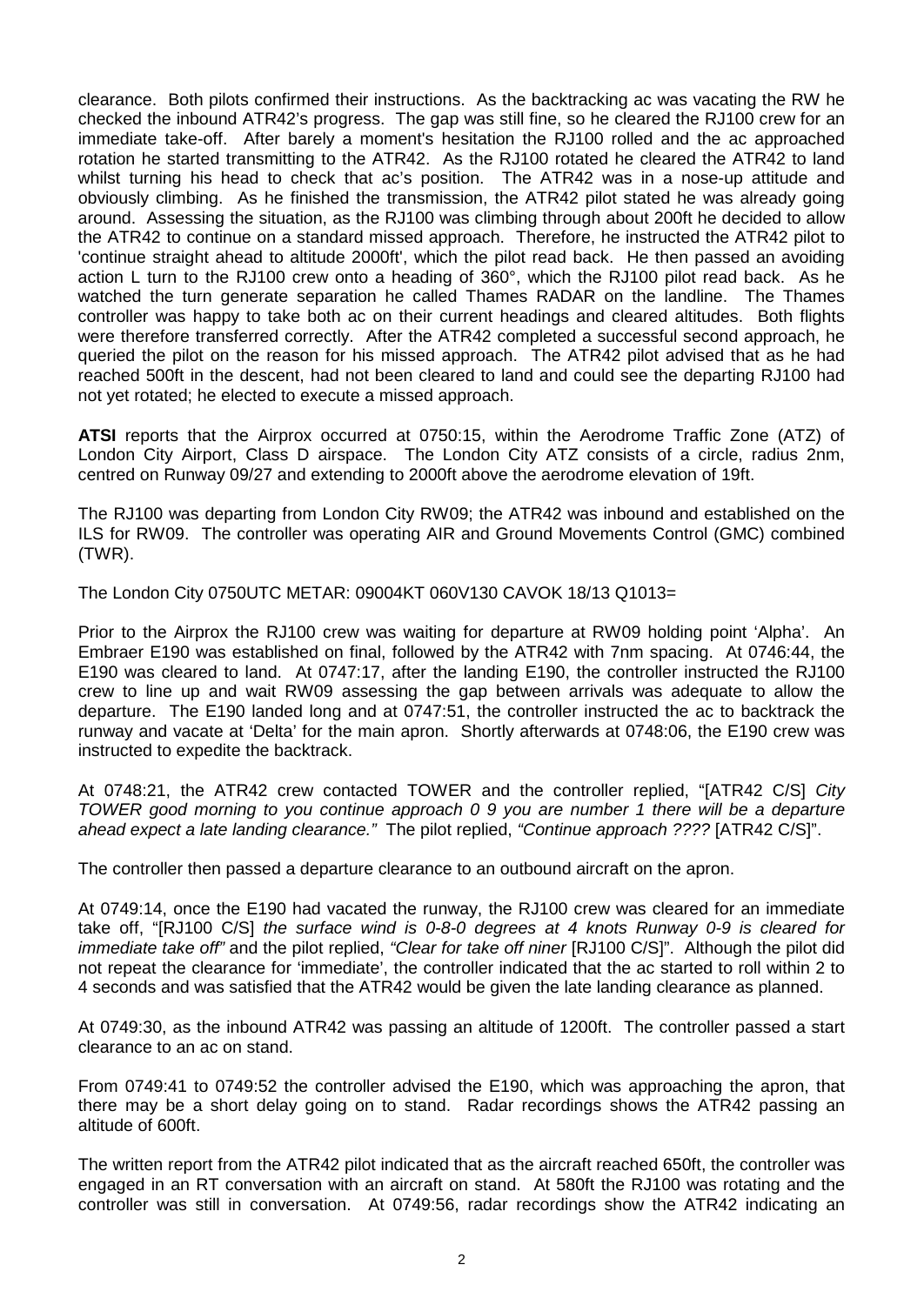altitude of 500ft on short final and at this point with no landing clearance, the pilot initiated the go around.

At 0749:58, the controller gave the ATR42 crew a landing clearance, "[ATR42 C/S] *clear to land surface wind is 0-8-0 degrees 4 knots."* The pilot responded, "[ATR42 C/S] *going around."* The controller instructed the ATR42 to continue straight ahead to altitude 2000ft and this was acknowledged correctly. The ATSU report indicated that the controller had both ac in sight and provided 'reduced separation in the vicinity of the aerodrome'.

At 1750:12 the controller transmitted, "[RJ100 C/S] *avoiding action when able turn left immediately heading 3-6-0 degrees acknowledge."* The pilot replied, *"Left heading 3-6-0 turning left now* "[RJ100 C/S]". (It was noted that the phraseology used to give avoiding action gave no information regarding the conflicting traffic and the RJ100 crew was probably not aware of the reason for the avoiding action.)

At 0750:21, radar recording shows the ATR42 had crossed the runway threshold indicating an altitude of 800ft, the RJ100 indicating an altitude of 600ft climbing on the runway centreline. The minimum spacing between the two aircraft was 1.1nm, which was maintained as the RJ100 crew turned L onto the northerly heading. From 0751:07, separation increased as the tracks diverged. After the RJ100 was transferred to Thames RADAR, the pilot requested the reason for the urgent avoiding action and subsequently made an Airprox report.

The controller was content with the 7nm spacing of arrivals and considered the gap sufficient to allow the safe departure of the RJ100 with the ATR42 on final, advising the ATR42 pilot to expect a late landing clearance. As the RJ100 rolled and the ATR42 was approaching short final, the controller was transmitting a start clearance, followed by information to the E190 about a delay on stand. This was a crucial point from the ATR42 pilot's perspective. The controller could have kept RT to a minimum prior to the issue of the late landing clearance. However, the controller remained satisfied with the situation, anticipating that a late landing clearance would be provided. As the ATR42 pilot approached 500ft without a landing clearance, the pilot elected to initiate the go around. With both ac in sight, the controller utilised 'reduced separation in the vicinity of the aerodrome', before he decided to issue avoiding action.

The ATSU indicated that as a result of similar reported incidents at other airports when separation had been compromised, the subject of avoiding action had been included as a 'Hot Topic', in controller emergency training – TRaining in Unusual Circumstances and Emergencies (TRUCE) using advanced Aerodrome Traffic Monitor (ATM radar) procedures. Controllers have been encouraged to act quickly in order to establish the separation minima. The Manual of Air Traffic Services Part 1, Section 1, Chapter 5, Page 1, Paragraph 1.1.3, states:

'Surveillance systems may also be used to provide the following, whether or not the aircraft has been identified:

a) Information on the position of aircraft likely to constitute a hazard;

b) Avoiding action'

Although the controller was using 'reduced separation in the vicinity of the aerodrome', the controller immediately issued avoiding action in order to resolve the confliction and increase the separation. However the controller omitted to pass the RJ100 crew TI regarding the conflicting traffic. The incident occurred as a result of the controller passing avoiding action to provide increased separation between the two ac, without passing appropriate TI. This resulted in the RJ100 pilot becoming concerned about the close proximity of the other aircraft.

The ATSU reported that the controller realised that avoiding action was not strictly necessary, even if the RJ100 crew had not made an immediate left turn.

ATSI Recommendation: